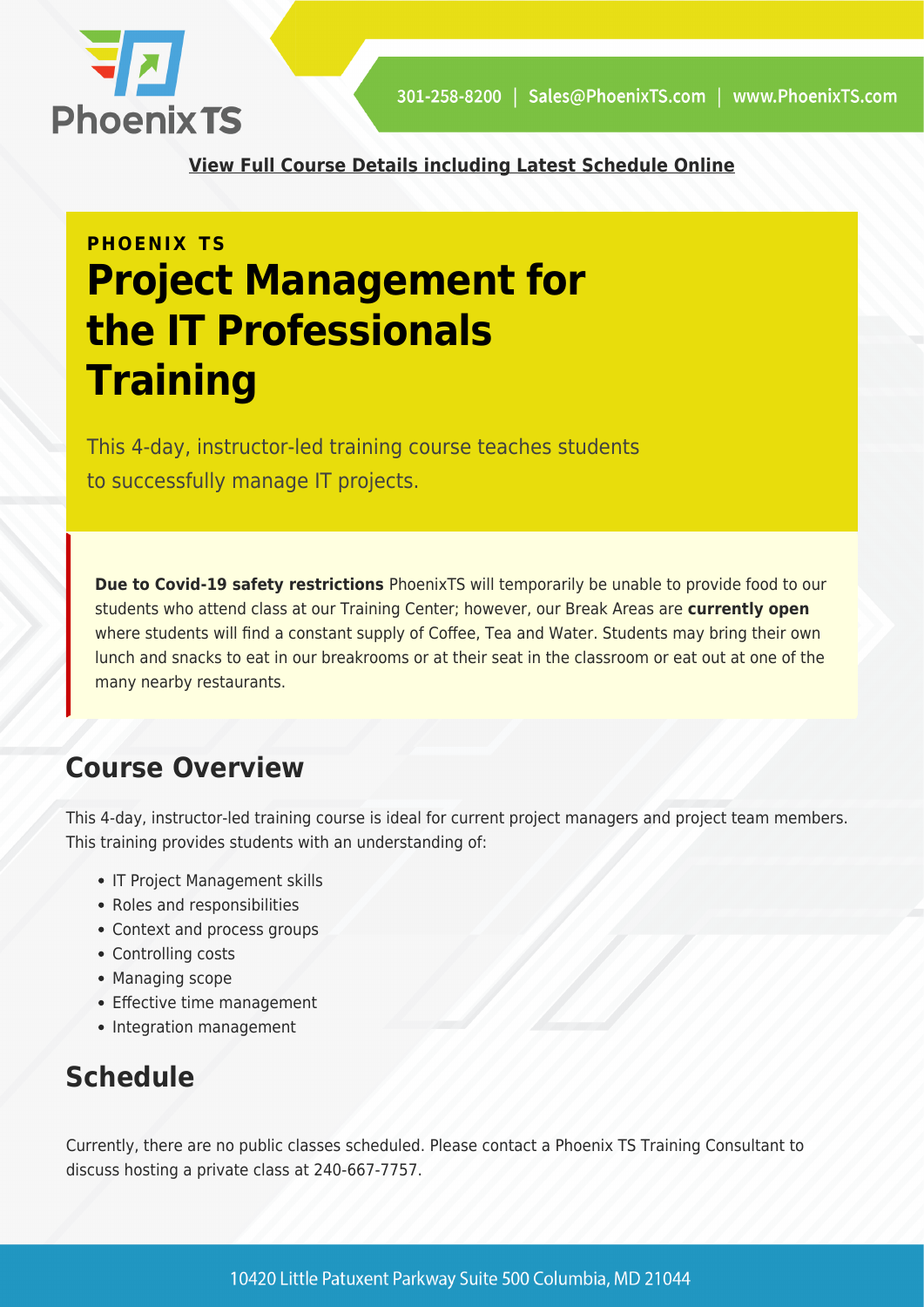

# **Course Objectives**

- Define and explain the importance of managing risks and managing knowledge
- Learn the evolution of project management along with the key people and events
- Identify the role of today's IT project manager
- Identify the goals of IT project management: deliverables, standards, documentation
- Name and define the stages and importance of the project lifecycle
- Understand the purpose, objectives, activities, roles, inputs and outputs of the Project Planning Phase
- Understand the purpose, objectives, activities, roles, inputs and outputs of the Analysis and Design Phases
- Understand the purpose, objectives, activities, roles, inputs and outputs of the Construction Phase
- Understand the purpose, objectives, activities, roles, inputs and outputs of the Test Planning and Preparation Phase
- Understand the purpose, objectives, activities, roles, inputs and outputs of the Roll-out Planning and Implementation Phase
- Learn various project management methodologies and the best implementation of each

# **Course Outline**

# **Initiating the Project**

- Defining projects
- Defining the Project Management Lifecycle
- Gathering project information
- Identifying project needs

## **Planning the Project**

- How to form a plan
- Establishing project priority
- Creating an approach
- Introducing Agile methodologies

## **Working with Management**

- Defining the organizational structure
- Presenting the project to management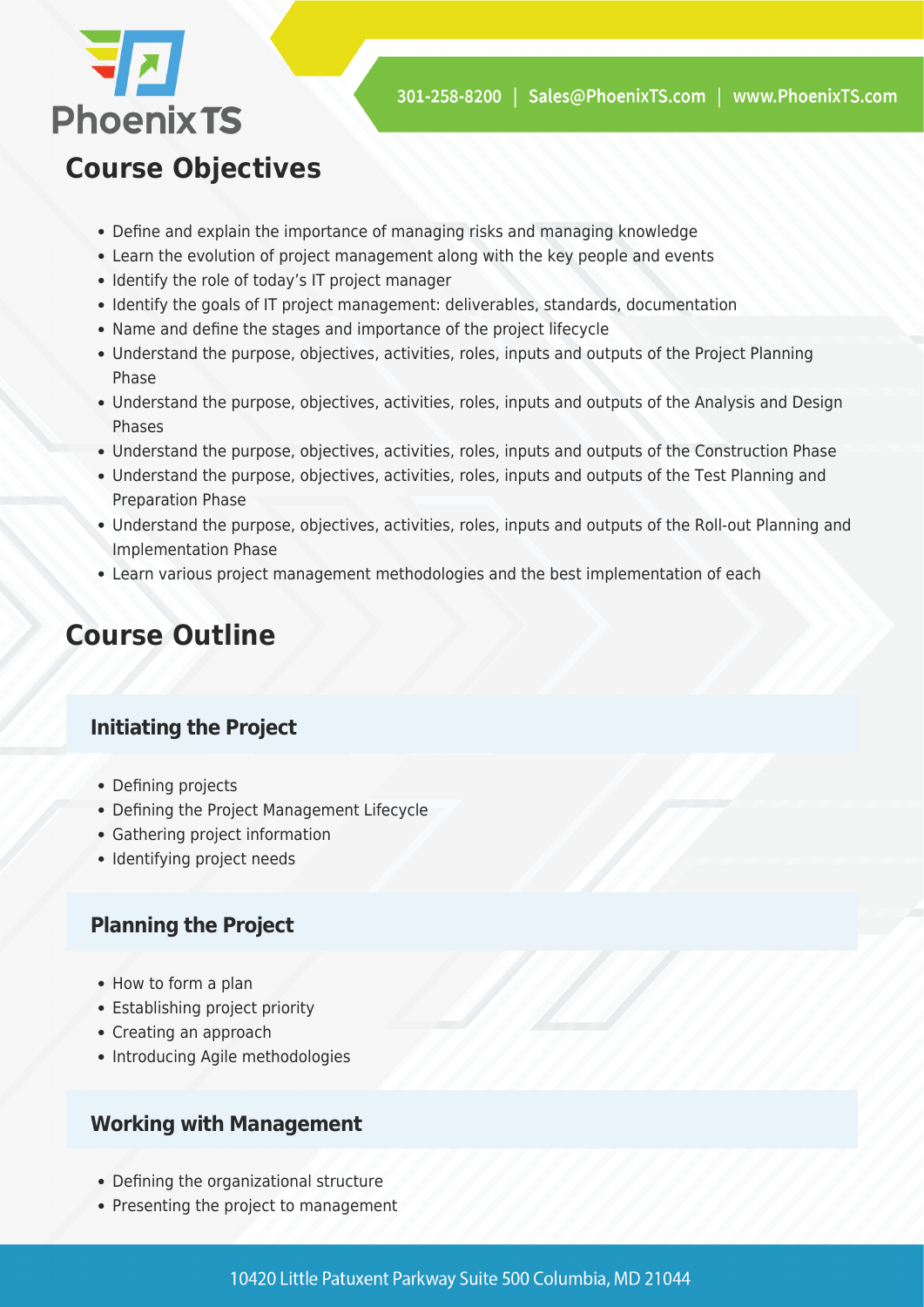

- Defining management's role
- Inventing a project kickoff
- Creating management alliances

#### **Managing the Project Scope**

- Creating the project scope
- Defining the work breakdown structure
- Gaining stakeholder approval

#### **Creating the Budget**

- Budget basics
- Implementing bottom-up cost estimates
- Using top-down estimating
- Budget at completion
- Zero-based budgeting
- Determining project expenses
- Tracking budgetary expenses

## **Building the Project Plan**

- Building the project plans
- Management plan

#### **Organizing a Project Team**

- Assessing internal skills
- Creating a team
- Serving as project coordinator
- Working with a project stakeholder
- Managing team issues
- Using external resources

### **Managing a Team**

- Leading the team
- Establishing the project authority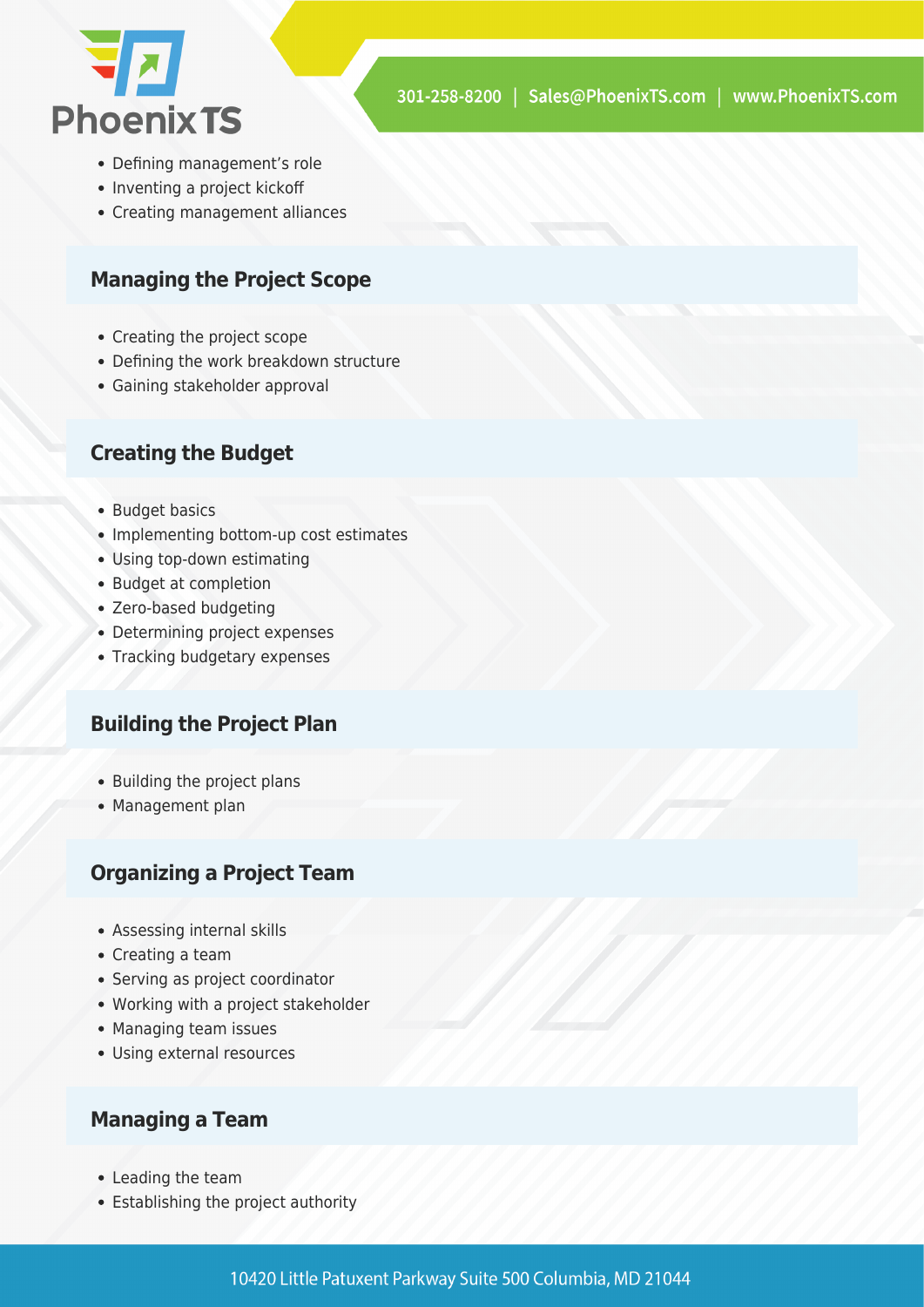

- Mechanics of leading a team
- Team meetings
- Maintaining team leadership
- Working toward project completion
- Motivating the team

#### **Implementing the Project Plan**

- Reviewing assignments with the project team
- Focusing on the work
- Hosting a project status meeting
- Tracking progress
- Tracking financial obligations

#### **Revising the Project Plan**

- Defining the need for revision
- Establishing change control
- Implementing project changes
- Holding issue management meetings
- Delaying a project

### **Enforcing Quality**

- Defining quality
- Quality of deliverables
- Process quality
- Quality management as a process
- Ensuring quality throughout the project
- Creating a strategy for quality

### **Completing the Project**

- Completing final tasks
- Conducting project postmortem
- Obtaining final sign-off
- Application development acceptance agreement
- Post-project audit
- Creating the final report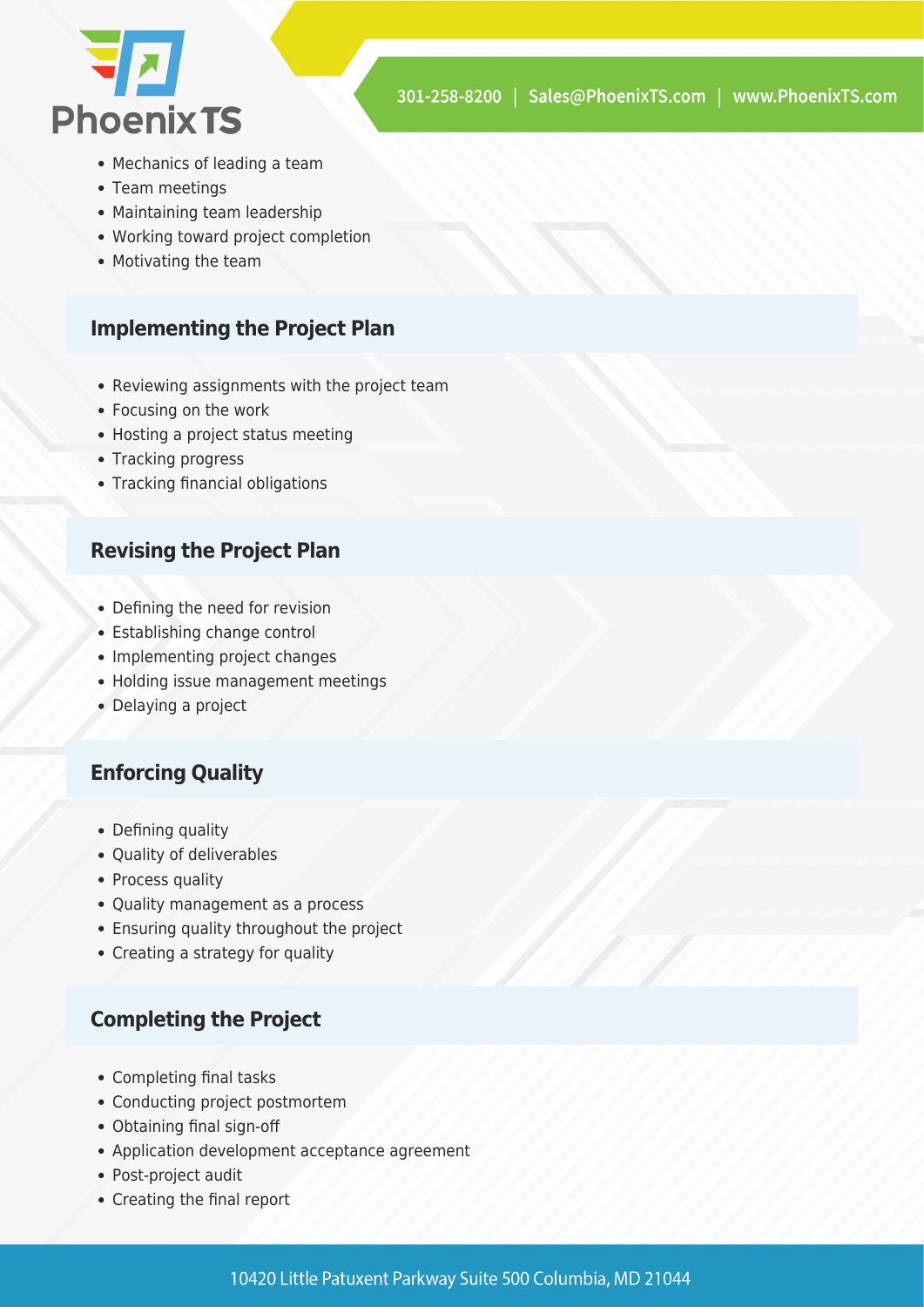

**Due to Covid-19 safety restrictions** PhoenixTS will temporarily be unable to provide food to our students who attend class at our Training Center; however, our Break Areas are **currently open** where students will find a constant supply of Coffee, Tea and Water. Students may bring their own lunch and snacks to eat in our breakrooms or at their seat in the classroom or eat out at one of the many nearby restaurants.

# Starting at **\$1,695**





## Price Match Guarantee

We'll match any competitor's price quote. Call us at 240-667-7757.

10420 Little Patuxent Parkway Suite 500 Columbia, MD 21044